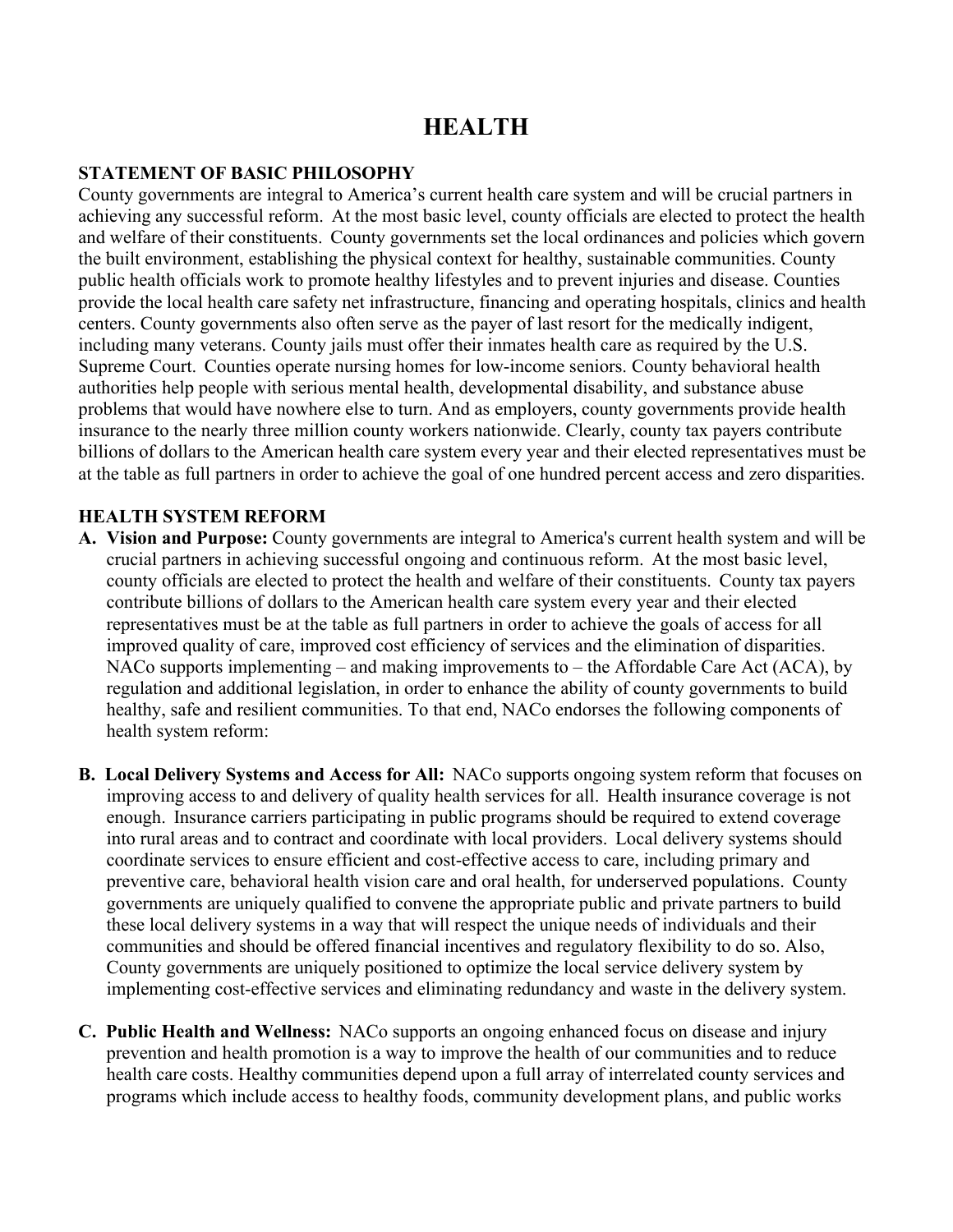infrastructure projects that promote healthy living and access to affordable housing and shelter. Local public health considerations should be systematically integrated into land use planning and community design processes to help prevent injuries and chronic disease. Likewise, the public health response to emergencies should be fully integrated into each county's emergency management plan. Policies are also needed to address health inequity, the systemic, avoidable, unfair and unjust differences in health status and mortality rates, as well as the distribution of disease and illness across population groups. Investing in wellness and prevention across all communities will result in better health outcomes, increased productivity and reduce costs associated with chronic diseases.

- **D. Expanding Coverage:** NACo supports universal health care for all with universal health insurance coverage. Existing public health insurance systems should be strengthened and expanded, including Medicare, Medicaid and the Children's Health Insurance Program (SCHIP). As states and counties attempt to shoulder their legislatively mandated responsibilities to provide care for the indigent and uninsured, federal regulatory barriers should be removed to allow flexibility and innovation at the local level. Restrictions on the expansion of County Organized Health Systems should be lifted and they should be authorized to serve as a public plan option in their service areas.
- **E. Maintaining a Safety Net:** NACo believes that the intergovernmental partnership envisioned in the Medicaid statute should be strengthened. NACo supports the enhanced Medicaid reimbursement rate for the ACA expansion population and the provision requiring the federal medical assistance percentage (FMAP) to be passed through to counties contributing to the nonfederal share. Local safety nets, supported by Medicaid and disproportionate share hospital (DSH) payments, should not be dismantled to "pay for" universal coverage. DSH payments should not be phased out or down until health insurance coverage expansion and other delivery system reforms are fully implemented and the effects on DSH payments can be accurately assessed. Assumptions should not be made that DSH can be cut by any arbitrary amount on some arbitrary timeline during the implementation of health care reform.
- **F. Health Workforce:** NACo believes that the health professional and paraprofessional workforce must be supported and enhanced. It is important that we sustain training programs and sites of service that enable us to develop a complement of health professionals that can address the needs of a changing, growing and aging population. Because public hospitals have often been teaching hospitals, NACo supports reasonable medical education funding as an integral part of the business model of these institutions.

NACo supports initiatives and programs to recruit, train, license and retain health professionals, and allied professionals and paraprofessionals, on an expedited basis. Funding for existing education and training programs – in secondary, post-secondary and vocational educational settings – should be increased and targeted towards initiatives to expand and diversify the health workforce. Partnerships between local economic developers and workforce development professionals should be encouraged to meet growing health care sector demand. Targeted incentives including scholarships, loan forgiveness and low-interest loan repayment programs should be developed to encourage more providers to enter and remain in primary care and public health careers. Primary care providers should be empowered to – and compensated for – case management services.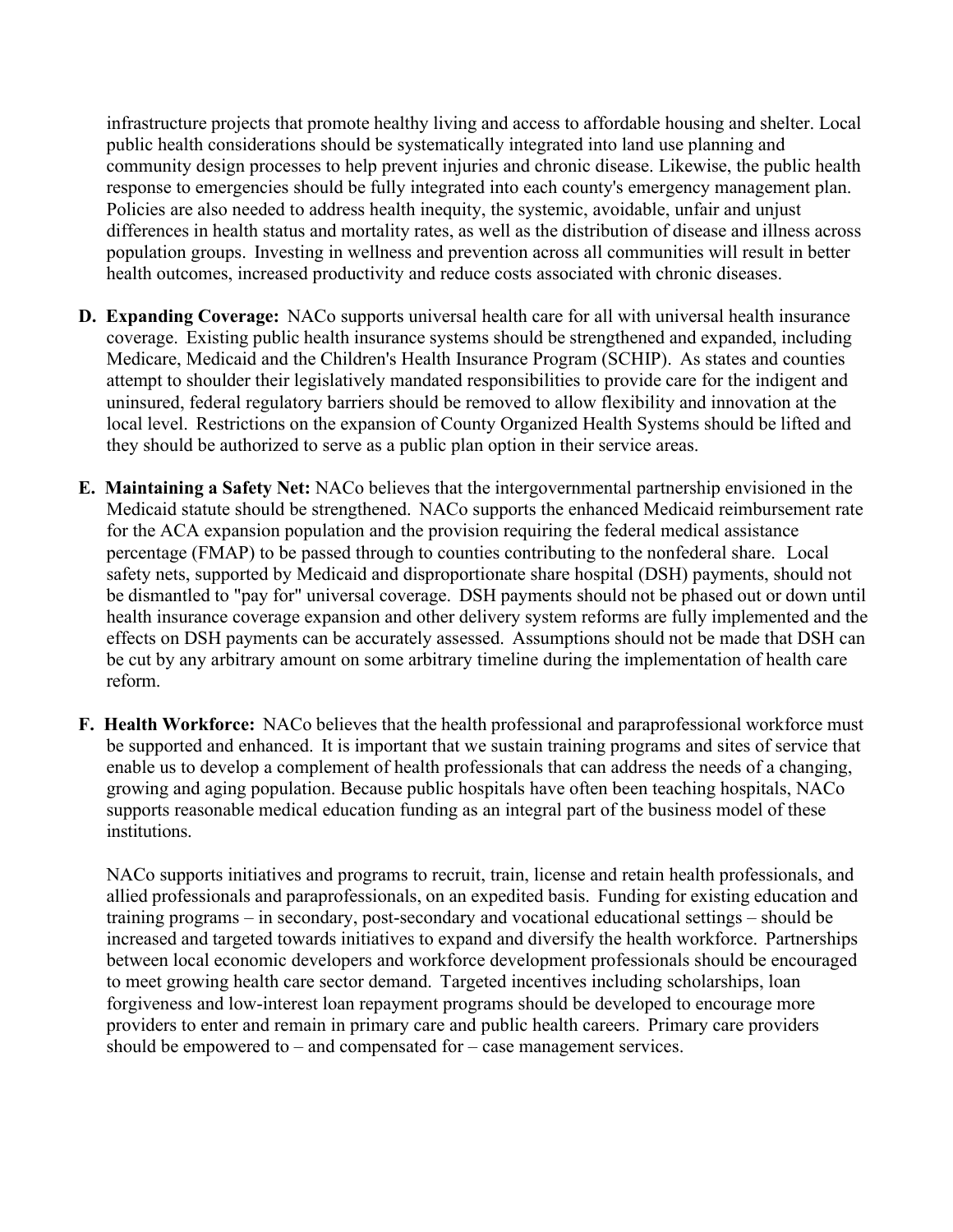- **G. Health IT:** NACo believes the federal government should support the integration of health information technologies into the local health care delivery system, including the behavioral health and substance use treatment systems and county jail health systems. NACo supports efforts to promote the use of a range of information technologies to facilitate appropriate access to health records and improve the standard of care available to patients, while protecting privacy. This includes deployment of broadband technologies to the widest possible geographic footprint. Other tools facilitate evidence-based decision making and e-prescribing. Using broadband technologies, telemedicine applications enable real-time clinical care for geographically distant patients and providers.
- **H. Long-Term Care:** Federal policies should encourage the elderly and disabled to receive the services they need in the least restrictive environment. Since counties provide and otherwise support long term care and other community based services for the elderly and disabled, state and federal regulations and funding programs should give them the flexibility to support the full continuum of home, communitybased or institutional care for persons needing assistance with activities of daily living. Nursing home regulatory oversight should be reformed in order to foster more person-centered care environments.
- **I. Jail Health:** NACo believes the federal government should provide health care coverage for otherwise eligible county detainees (including many veterans), pending disposition of charges. Furthermore, a true national partnership is needed to divert the non-violent mentally ill from jail and into appropriate evidence-based treatment in community settings, if possible. Finally, resources should be made available to counties to implement timely, comprehensive pre-trial and re-entry programs so that justice involved individuals will have access to all needed health and social services, including behavioral health and substance abuse treatment, to avoid recidivism and become fully integrated into the community.

## **MEDICAL LIABILITY REFORM**

NACo supports medical liability reform that:

- Is a means to prevent a patient's loss of access to needed medical care;
- Requires pre-trial professional review of cases to discourage frivolous lawsuits without obstructing the rights of citizens to due process;
- Requires medical liability insurance carriers to justify rate increases that exceed the established state rate; and
- Subjects providers of inadequate medical care to professional discipline.

NACo opposes medical liability reform that imposes mandates or usurps state authority.

## **HEALTH CARE FINANCING**

NACo supports:

- Federal and state governments' efforts to appropriately and adequately fund essential health services;
- Providing adequate funding to local governments to carry out essential health and administrative functions;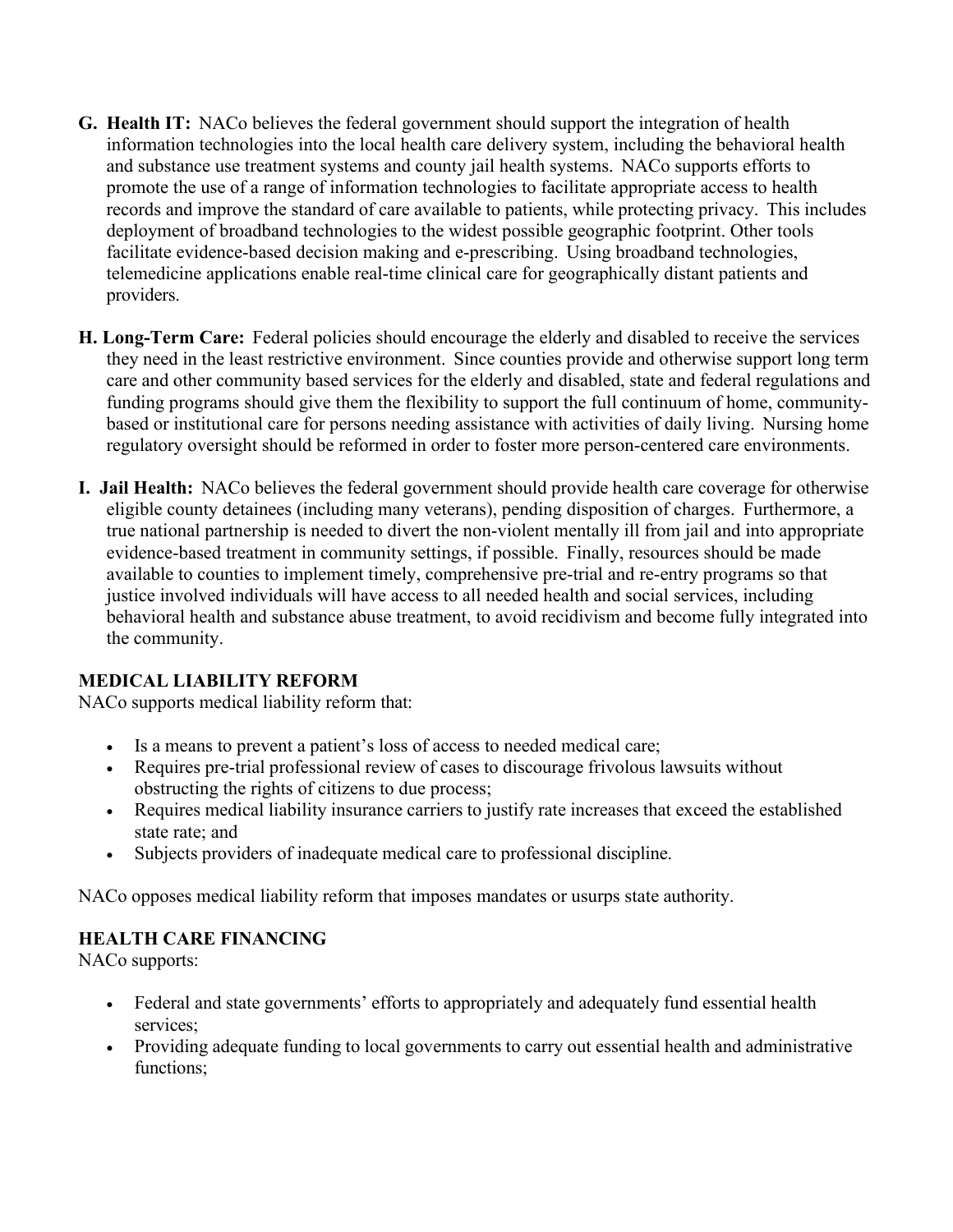- The use of intergovernmental transfers (IGTs) as an essential means for maximizing the utilization of public funding from all three levels of government;
- An emphasis on primary prevention and health education services as the best tools to contain costs;
- National reporting on health trends or activities that recognize and include the services provided by county government;
- Proposals that enhance federal assistance and increase funding to counties for health services;
- Requiring individuals to pay for their public program coverage on an ability to pay, sliding fee scale basis;
- Providing county public hospitals, participating in the 340B program, with the same discount for inpatient prescription drugs they receive for outpatient prescription drugs. The 340B program should be expanded to include county behavioral health authorities;
- Encouraging case managers and managed health care entities to recognize and use county and other public providers and reimburse them for care provided to Medicaid managed care patients;
- Using alternative delivery methods and treatment settings to reduce costs;
- Redesigning federal and state reimbursement systems to reflect the unique responsibilities of county run health care facilities;
- Ensuring that county health programs are eligible for the same federal reimbursements available to federally funded entities;
- Public reimbursement for services provided to the uninsured and special populations by any provider or profession licensed or authorized by the state to provide health services; and
- A variety of strategies which assist in cost containment for prescription drugs.

## NACo opposes:

- Capping federal health care entitlement programs;
- Measures that shift costs to counties; and
- Activities that hamper counties' ability to negotiate the best possible prices for prescription drugs.

# **PUBLIC HEALTH**

- **A. Infrastructure:** Each county should be served by a strong local public health agency. The elements of a strong infrastructure include a skilled workforce, integrated electronic information and communication systems and effective organization and management. NACo supports:
	- The concepts and standards for local public health departments as outlined in the voluntary Public Health Accreditation Standards and Measures;
	- Active partnerships among the county's health care community and other public and private organizations concerned with health;
	- Sustained federal support for building and maintaining a local public health infrastructure that is linked with state and federal public health systems; and
	- Federal scholarships, loan repayment programs, and direct support for training of all public health professionals particularly those in shortage areas.
- **B. Preparedness:** Local governments and local public health departments are the first responders to public health emergencies. Every county must be protected by a fully prepared governmental public health system. NACo supports: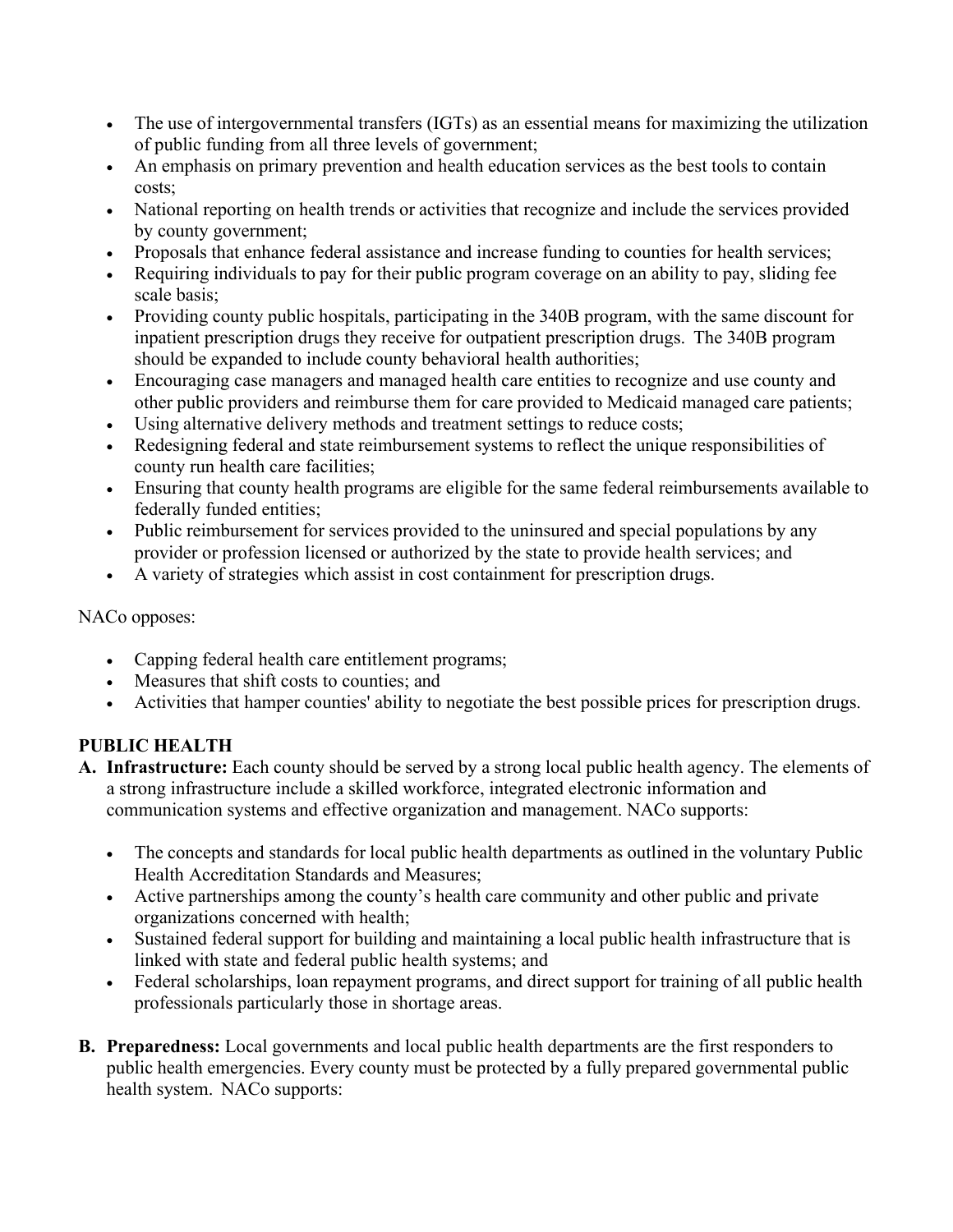- Sustained and ample federal funding for public health preparedness;
- Full integration of the public health response to emergencies into each county's emergency management plan; and
- Federal requirements that allocate a substantial proportion of federal funds to localities.
- **C. Chronic Disease Prevention:** Successful chronic disease prevention requires a combination of individual responsibility for health behaviors and community support for healthy living. NACo supports:
	- Collective action at the federal, state, and county levels to create programs, policies, and practices that encourage and facilitate healthy living and appropriate behavioral change;
	- Systematic integration of local public health considerations into land use planning and community design processes;
	- Policies and programs to improve wellness;
	- FDA regulation of tobacco without preemption of stronger local laws and regulations; and
	- Federal and state governments and the private sector to collaborate with counties in reducing health care costs associated with preventable disease and disability by creating and supporting programs and actions that promote healthy behavior and the early detection and treatment of preventable diseases.

**D. Infectious Disease Control:** County public health is responsible for the control of communicable diseases.

## **1. Immunizations:** NACo supports:

- Increased federal appropriations for immunization programs to provide vaccines to under/uninsured children and other at-risk populations; to build sustainable infrastructure for immunization assessments and immunization outreach and coverage. Immunization programs should include public health departments and public health nurses as access points for vaccines; and
- Federal purchase and distribution of influenza vaccine during pandemic seasons to address problems of vaccine shortages, delays in deliveries and vaccine availability.

# **2. HIV/AIDS:** NACo supports:

- Policies that facilitate local flexibility in the use of funds for HIV/AIDS prevention;
- Full funding and reauthorization for the Ryan White CARE Act;
- Uniform federal requirements for reporting of HIV testing and a national voluntary partner notification program; and
- Continuous training on infection control techniques for all health care workers.
- **3. Tuberculosis Control:** NACo supports:
	- Federal funding for local public health departments to provide effective community based TB control services, including supervised therapy; and
	- Federal immigration policies that support TB assessment and control before immigrants enter the United States.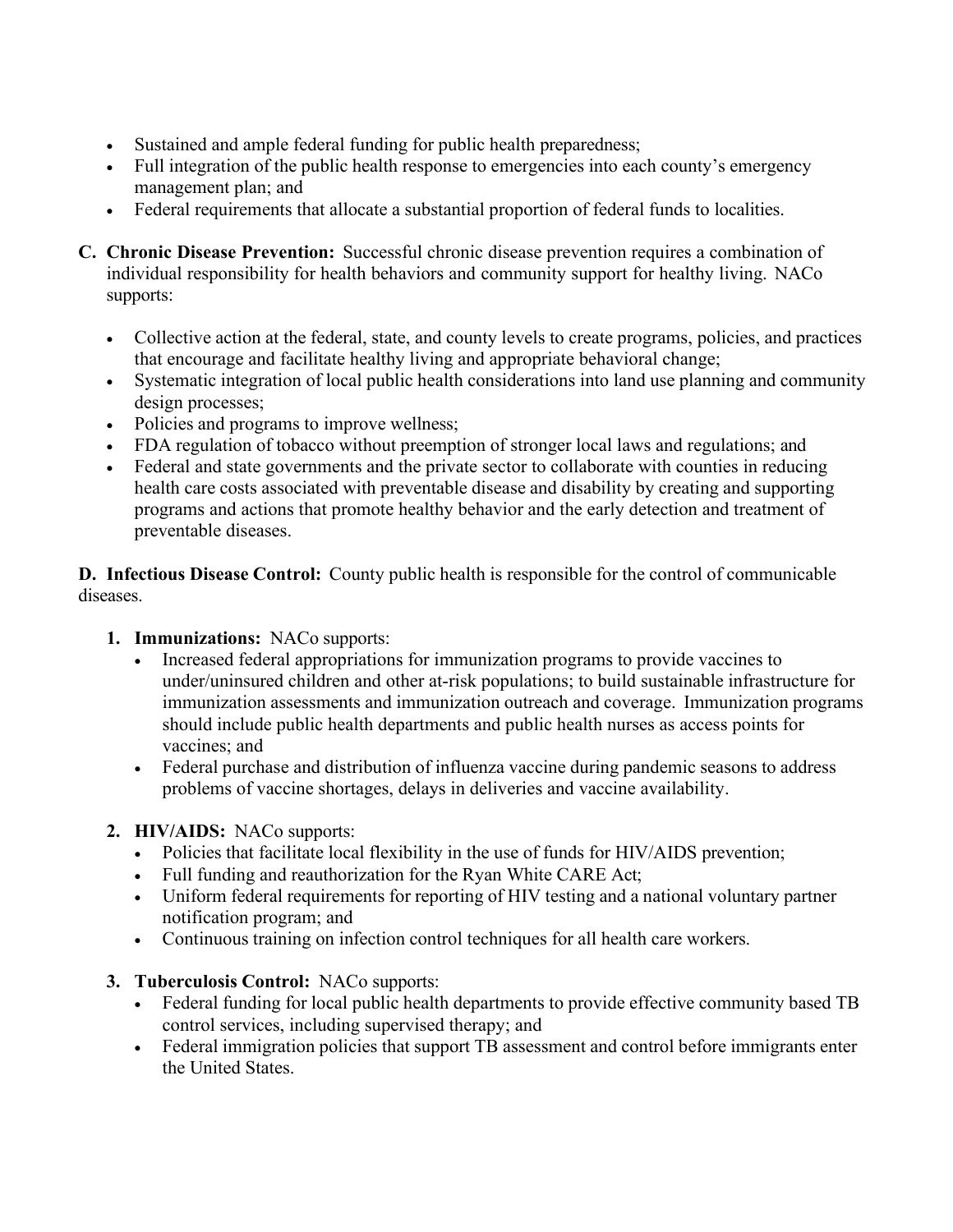**E. Environmental Health:** Public health departments at the county level work to prevent diseases caused by environmental factors such as unsafe food, housing, and waste management. NACo supports:

- The formation of a federal/state/local partnership in the establishment, delivery and funding of environmental health protective services;
- The early and continuous involvement of county officials, as the lead contact, and public health authorities in steps taken under the Environmental Protection Agency's (EPA) Superfund statute to assess hazardous waste and disaster sites, place them on the National Priorities List, and establish and implement appropriate cleanup plans. EPA's involvement with local authorities should include immediate notification of site discovery;
- Appropriate testing for lead poisoning according to the Centers for Disease Control and Prevention guidelines, providing appropriate medical and environmental follow-up incentives based on financial need to help finance solutions to lead related hazards and the reporting of cases of lead poisoning to state and local health departments; and
- Establishment of a national collaborative science-based food safety system that will integrate and fund food safety activities, provide support for county authorities who have primary front-line responsibility for the inspection and compliance of food service establishments and address consumers' behavior related to safe food handling practices.
- **F. Injury Prevention:** Injuries and resulting deaths, particularly those from intentional and unintentional violence, including those from the use of firearms and other weapons, are critical public health and safety concerns. NACo supports:
	- Enhanced federal assistance and increased funding for public health science, programs, and services to prevent injuries;
	- Collaboration among public safety, law enforcement, and public health departments; and
	- Promotion of all strategies to reduce injury-caused disability and death.
- **G. Clinical Preventive Services and Health Education:** Public health departments at the county level provide clinical preventive services and health education through such programs as the Special Supplemental Nutrition Program for Women, Infants, and Children (WIC), family planning clinics, and health and sexuality education programs for adolescents. NACo supports:
	- The WIC program and other vital child nutrition programs and urges continued funding for them;
	- Comprehensive sexuality education for adolescents, including education about abstinence, resisting peer pressure, pregnancy, sexually transmitted diseases, and HIV/AIDS; and
	- Family planning programs that provide information on a wide range of family planning methods with sensitivity to the religious beliefs of the client or recipient. Physician-patient communications should not be dictated, defined or restricted by laws or regulations that restrict a patient's right to medical information and legal medical procedures.

# **RURAL HEALTH**

NACo supports:

- Elimination of the urban-rural difference in Medicare payments for hospitals;
- Full funding of the geographic blend for Medicare  $+$  Choice;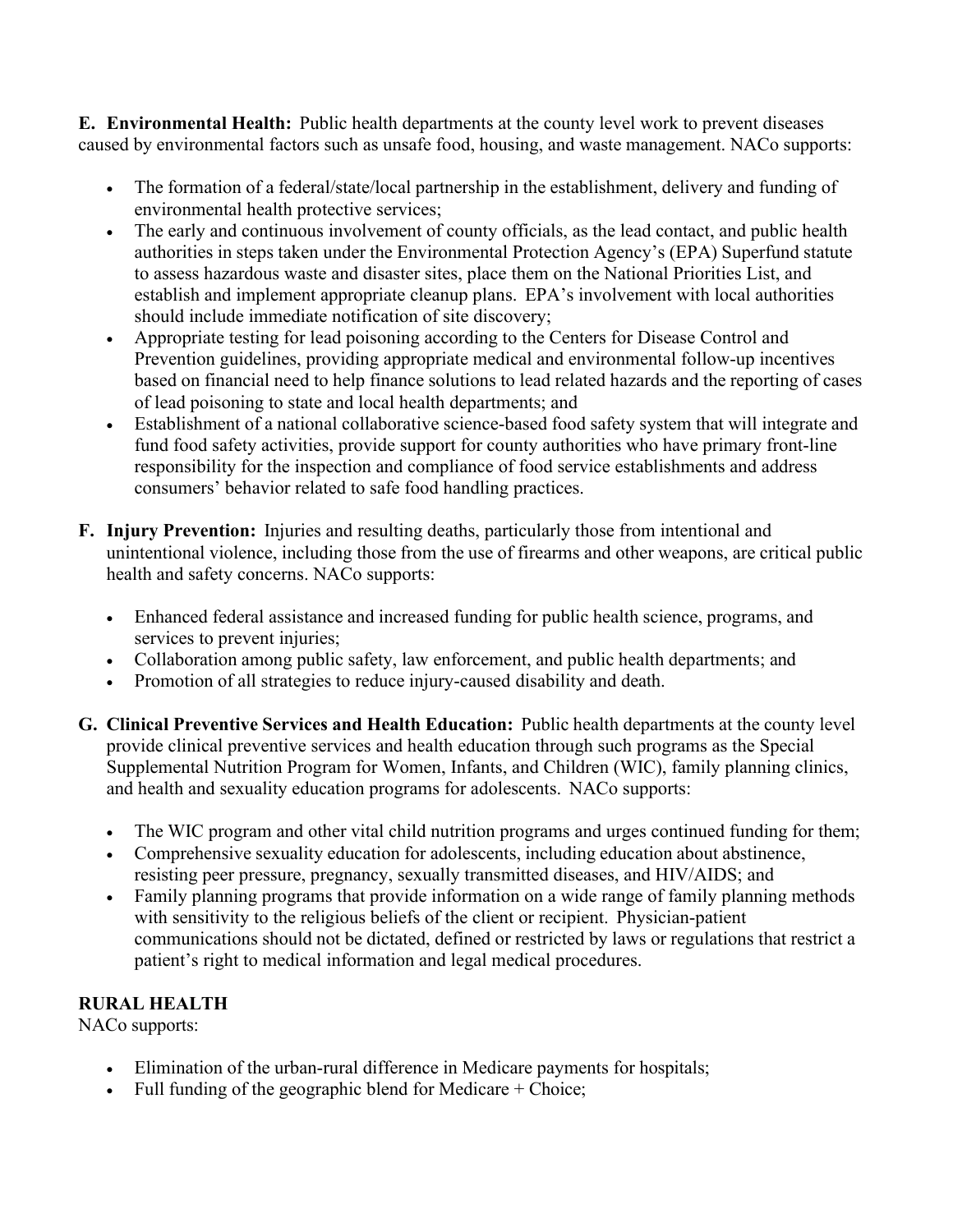- Tax relief for National Health Service Corps scholarships;
- Tax incentives for health professionals practicing in rural/underserved areas;
- The Rural Hospital Flexibility Grant program for facilities examining their service and financial role in the community;
- Reforms to the Graduate Medical Education program to produce more primary care providers;
- The J-1 visa program which allows foreign medical graduates to practice in underserved areas of the United States;
- Extended Medicare reimbursement for telemedicine to all rural areas and expanded coverage;
- Health Services Outreach grants to enhance services to vulnerable populations;
- Initiatives to enhance rural health research, farm safety, and health and state rural health clearinghouses;
- Initiatives that encourage the assignment of dental students' participation in the oral health of underserved communities; and
- Initiatives that integrate the efforts of multiple health disciplines in an approach to promote total health and well-being.

## **INDIAN HEALTH SERVICE**

NACo supports requiring the U.S. Department of Health and Human Services' Indian Health Service to pay for the full cost of health care for enrolled tribal members who live on Indian trust lands, including reimbursement for care given at county facilities.

## **LONG-TERM CARE**

County governments provide and purchase long-term health care. Federal policies and funding must recognize the role and responsibilities of county governments as safety net providers, in assuring necessary and effective services for the elderly and disabled, including community-based and long-term care services. NACo supports:

- Services provided in the least restrictive environment;
- Additional administrative flexibility in federal health financing programs to encourage and enable the expansion of community-based care as a means of avoiding unnecessary institutional care;
- A continuum of home, community-based or institutional care services, including room and board, for persons needing assistance with activities of daily living (ADL);
- The availability of Supplemental Security Income (SSI) and Medicaid to persons residing in community-based and home-based services;
- The availability of long-term care tax credits; and
- Incentives and support for informal caregivers.
- **A. Medicare Reimbursement for Skilled Nursing Facilities (SNFs):** SNFs provide needed rehabilitation and skilled nursing for their residents. To ensure access and quality care, NACo supports reimbursement formulas that account for high cost, medically complex patients and that reflect annual changes in the prices of SNF outputs.
- **B. Survey and Certification:** NACo supports: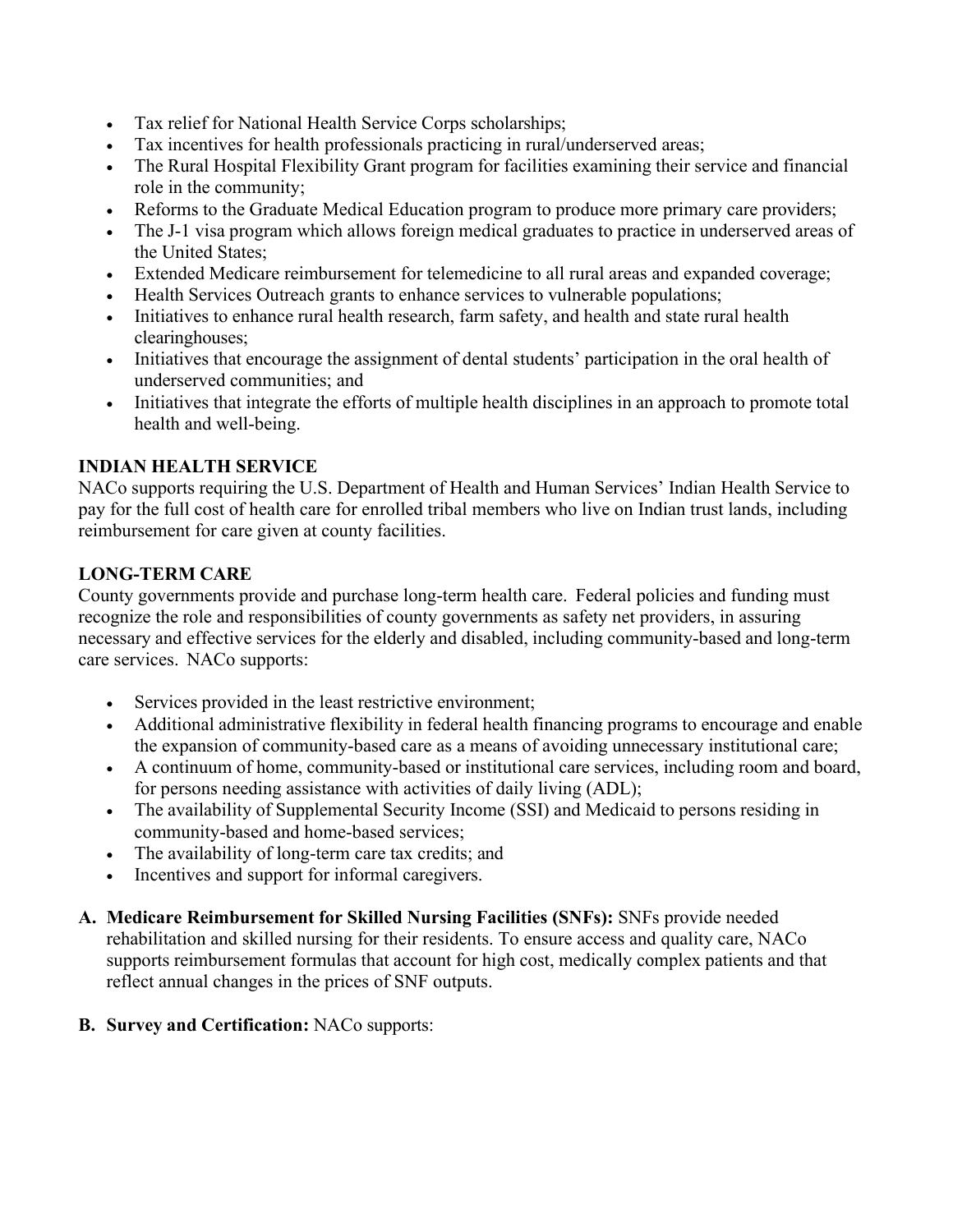- The use of benchmarking and outcome measurement systems to determine quality of long-term care services. Those systems should provide objective results that can be easily compared with other providers;
- Collaboration between providers and regulators to fix problems and empower staff to improve quality;
- Clear distinctions between serious offenses and minor offenses;
- Reinvesting fines collected from providers to improve care;
- Devoting more survey resources to poor performing providers; and
- Recognition of providers that are outstanding performers.

**C. Staffing Requirements:** Staff turnover is a major obstacle to continuity and quality of care. NACo supports:

- Staff empowerment rather than mandated staff ratios to achieve quality care and retention;
- Medicaid and Medicare funding which recognizes the cost and importance of adequate staff; and
- The ability to hire and train more staff of varying skill levels to help provide long-term care services.

## **BEHAVIORAL HEALTH**

**Vision and Purpose:** The National Association of Counties (NACo) seeks to (1) improve the responsiveness, coordination, accountability, and integration of person-centered behavioral health services to provide timely and appropriate help to individuals, families, and communities; (2) reduce mental health crises, homelessness, and incarceration by strengthening community based services, including early intervention, outreach, engagement, prevention, crisis support, rehabilitation, housing, employment and peer run services for persons of all ages; and (3) ensure that all Americans with mental illnesses, substance use conditions, or intellectual/developmental disabilities, and their families can gain access to evidence-based and emerging best practices based on the values and principles of trauma-informed care and mental health recovery, delivered in a culturally and linguistically competent manner, to ensure that they can fully participate and/or regain full lives in the most integrated settings within their chosen communities.

**NACo Positions:** Counties represent a major cornerstone for behavioral healthcare services in the United States. They plan, operate and finance public community-based services for persons with mental illnesses, substance use conditions or intellectual/ developmental disabilities. For this reason, NACo has endorsed the positions summarized below.

## **NACo Supports:**

## **Services Development**

- Improved community-based care and services enabling individuals to live in the least restrictive environment;
- Implementation of evidence-based prevention and health promotion services;
- Efforts to increase the number of public sector behavioral health professionals and paraprofessionals;
- Efforts to reduce health disparities in behavioral health services with health literacy, language services, and cultural competency training.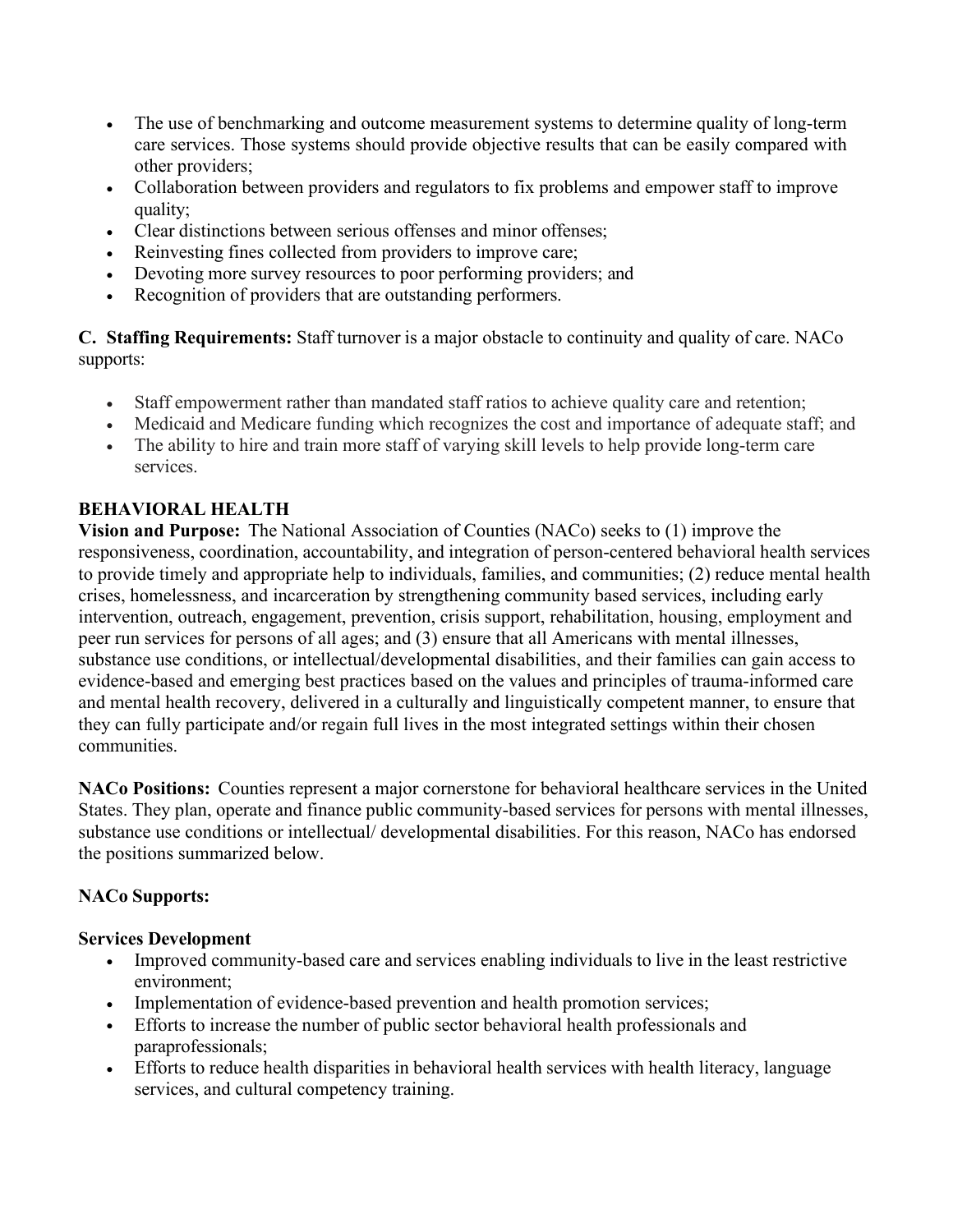## **Financing of Services**

- Extension of Medicaid and VA health care benefits to persons detained in county jails, pending disposition of charges;
- Medicaid waivers for essential behavioral health innovations:
- States' managed care waiver requests which offer sole source provisions for providing behavioral health services.

## **Insurance Reform**

- Private and public insurance coverage of behavioral health services, including non-medical interventions;
- Parity in coverage and availability of behavioral health services with other health services, regardless of payer source;
- The removal of Employee Retirement Income Security Act (ERISA) exemption of self-insured plans from state insurance regulation, including extending federal behavioral health parity requirements to such plans;
- Parity of mental health and substance use benefits in Medicare, in Medicaid beyond the Medicaid expansion, and in all private health insurance plans, including small business plans.
- Cost controls allowing the availability of the most effective medications at the lowest cost.

## **Federal Government Support**

- Federal funding and legislation to divert non-violent persons with mental illness, substance use and intellectual/developmental disability conditions from county jails and into appropriate care;
- Federal government support and development of behavioral health information, services and research; particularly into causes and cures and the promotion of those findings;
- The National Institute of Mental Health's efforts to promote systems that finance and deliver care in community settings including reducing federal categorical restrictions;
- Full funding and reauthorization for the Substance Abuse and Mental Health Services Administration (SAMHSA);
- Increased federal funding for school-based behavioral health services targeted to at-risk youth.

## **Regulatory Reform**

- State and local flexibility in using substance use and mental health block grants funds to address local problems, including services for persons with co-occurring disorders;
- State flexibility for integrated and concurrent treatment programs for persons with co-occurring disorders;
- Amending Medicaid's Institutions for Mental Disease (IMD) exclusion to promote better access to services;
- Federal policies that support the development and funding of long-term mental health support services to counties which experience major natural and manmade disasters;
- State flexibility in determining the length of participation in mental health or substance use treatment that would count toward Temporary Assistance for Needy Families (TANF) work requirements.

## **NACo Opposes:**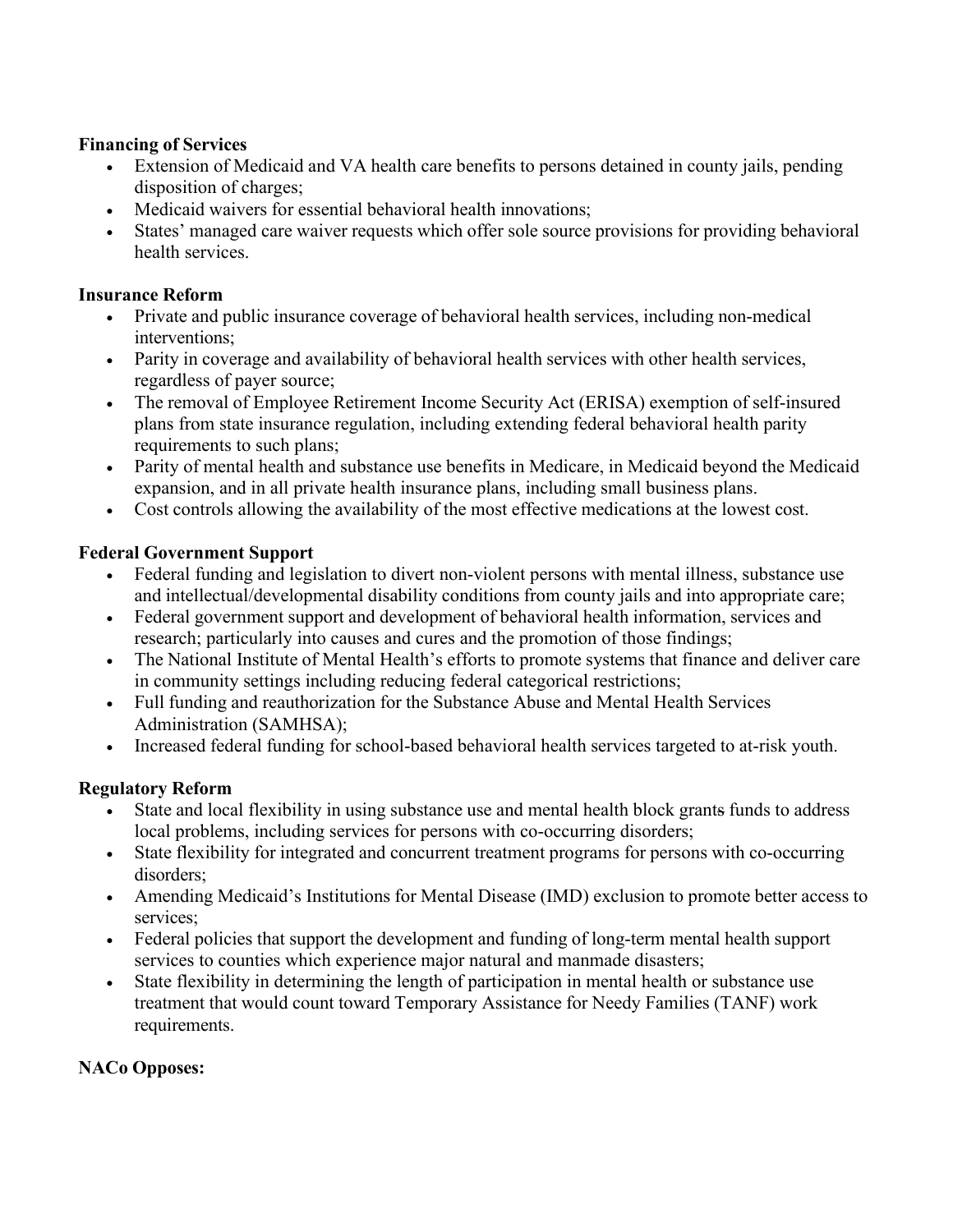## **Regulatory Reform**

- Federal regulations that may exempt state licensing and certification standards or regulations;
- Federal mandates that require states to have a competitive bidding process for when counties are acting as purchasers on behalf of the state; and
- Federal categorical restrictions that limit needed services available to persons with mental illness, substance use or intellectual/developmental disability conditions.

## **MEDICAID AND INDIGENT CARE**

The current Medicaid program reflects four decades of national consensus that the federal government bears primary responsibility for providing health care to the country's most vulnerable citizens. This consensus and the unique federal, state and county partnerships in administering and financing Medicaid services should inform all changes to the system. Such reforms must require state Medicaid agencies to include county officials in state decisions regarding the design and administration of the Medicaid program in each state.

## **NACo supports:**

- The Medicaid expansion available to states under the Affordable Care Act (ACA).
- Those provisions in the statute that provide fiscal support for states that choose to expand Medicaid eligibility and coverage standards under the ACA.
- Maintaining the Medicaid program's integrity as a means-tested entitlement.

## **NACo opposes:**

- Cuts to all Medicaid programs;
- Capping the amount of the federal contribution to Medicaid or Medicare;
- Any action to restrict the definition of allowable services under the Rehabilitation Option;
- Citizenship and identity documentation requirements for Medicaid eligibility that delay service delivery;
- Administrative approval of state benefit packages that exempt services under a State Medicaid plan or require "contracts" between the beneficiary and the plan; and
- A definition of third party liability that shifts financial responsibility to county governments.

# **HEALTH FACILITIES CONSTRUCTION AND CAPITAL FINANCING**

## **NACo supports:**

- Funding of health and hospital construction grant programs;
- Financing and taxing mechanisms for health facilities and providers that incorporate attention to the provision of indigent care;
- Expansion or construction of all health care facilities, the acquisition of equipment and allocation of health care resources to be carefully managed through a local planning process;
- Maintenance of the county-based infrastructure for assuring delivery of care;
- Priority to be given to new construction projects for public health care facilities and to modernization and renovation projects for existing public facilities;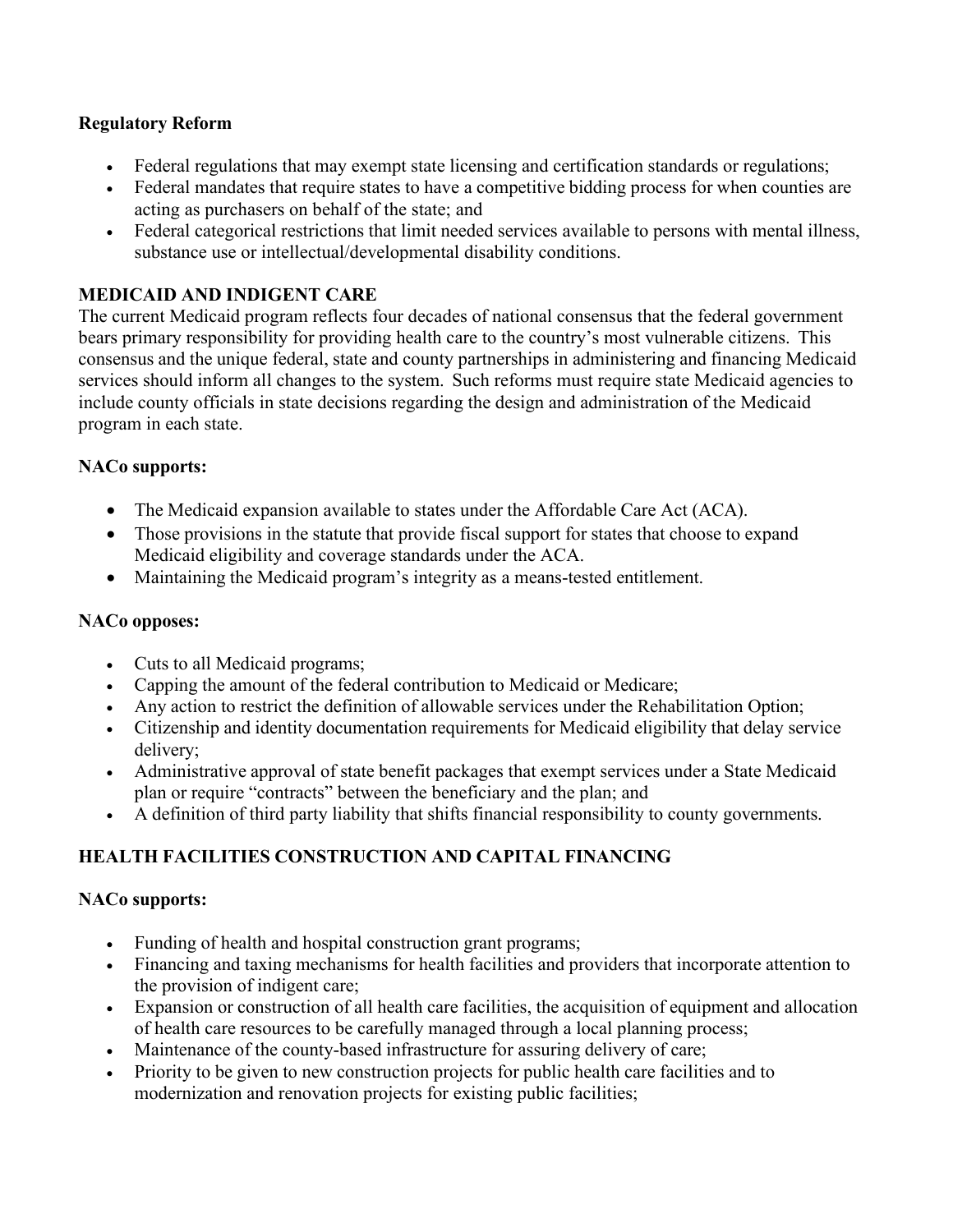- Priority to be given to purchasing and equipping mobile, clinical or health service outreach facilities; and
- Enforcement of regulations prohibiting refusal of care for financial reasons or transfer of patients for financial reasons.

## **FEDERAL ROLE**

The federal government should be responsible for assuring that all citizens have access to adequate and appropriate health care services, and that persons with disabilities can retain health benefits upon returning to work. NACo supports:

- Federal research into serious diseases that affect a large part of the population;
- Adequate funding of federal health care programs so that they do not increase the burden on the local tax base;
- Efforts to control the rate of growth of health care expenditures;
- Reforms to the Medicare and Medicaid systems that will insure optimal benefits to beneficiaries and full reimbursement to county providers;
- Federal health insurance programs as the primary payer of benefits and services provided to all eligible beneficiaries, particularly those who are dually eligible;
- Reimbursement to counties for providing preventive services, prenatal health care, treatment and testing of communicable diseases, dialysis, and chemotherapy treatments to all immigrants;
- U.S. Citizenship and Immigration Services (USCIS) reimbursement to counties for the care provided to injured or sick undocumented immigrants that Border Patrol officers apprehend;
- Federal government reimbursement to counties for the care provided to humanitarian parolees;
- The ability of states and counties to use their own funds to provide health care services to immigrants regardless of their status, without a reduction of federal financial responsibility for those services;
- The federal government to require states, in consultation with county governments, to set Medicaid reimbursement rates at levels that do not discourage providers from accepting Medicaid patients;
- Measures to reform these programs in the context of the entire system of financing health care, including costs to deliver services and utilization of a wage index formula that does not unfairly perpetuate low wages and geographic wage inequities;
- Efforts by the federal government to develop a single claims form and development of electronic billing as a means to reduce administrative costs in consultation with state and county governments, insurers and providers;
- Changes in the current federal policy that will allow a person receiving federal benefits who has been charged with a crime but not convicted to continue to be eligible for such entitlements including, but not limited to, Medicare, Medicaid, Supplemental Security Income (SSI), Social Security Disability Insurance (SSDI), Veterans, and Children's Health Insurance Program (CHIP) benefits until such time as they may be convicted and sentenced to an institution;
- Protecting the privacy of individual medical records in a way that does not impede the flow of information necessary to coordinate care among multiple providers efficiently and costeffectively;
- The importation of Food and Drug Administration (FDA) approved prescription drugs manufactured in FDA approved facilities to increase access to safe, affordable prescription drugs;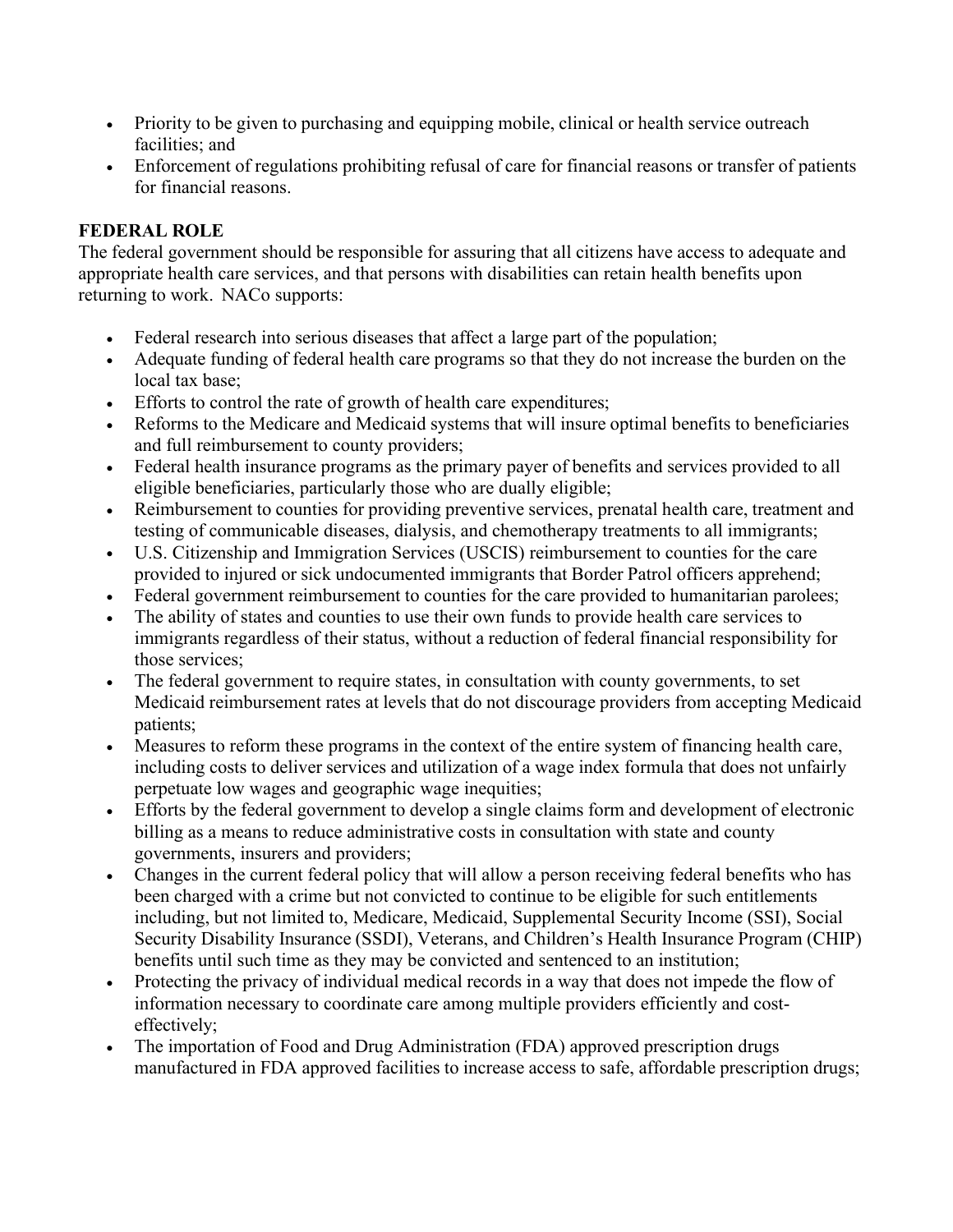- Changes in the current federal policy that will allow a person receiving federal benefits who has been charged with a crime but not convicted to continue to be eligible for such entitlements including, but not limited to, Medicare, Medicaid, Supplemental Security Income (SSI), Social Security Disability Insurance (SSDI), VA health care, and Children's Health Insurance Program (CHIP) benefits until such time as they may be convicted and sentenced to an institution; and
- Fully funding veterans' services especially those that support community treatment for mental illness and that allow for reimbursement to community agencies for services provided to veterans.

NACo opposes the imposition of restrictions upon reimbursement monies.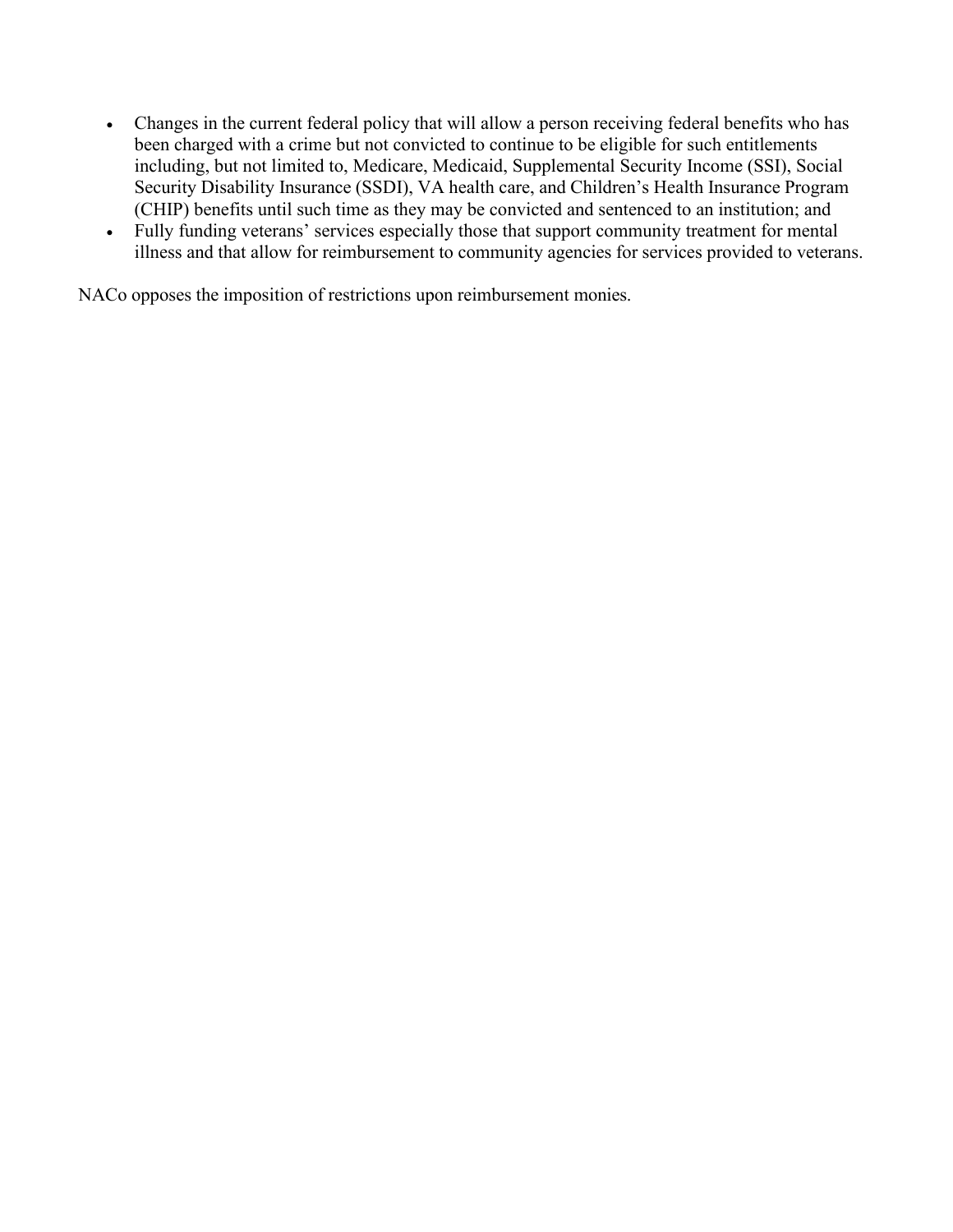# **HEALTH RESOLUTIONS**

#### **Resolution on Crisis Response Methods for People with Behavioral Health Conditions or Developmental Disabilities**

**Issue:** Without adequately resourced crisis response systems in place, counties rely heavily on law enforcement staff and institutionalization, especially through jails and prisons, with the result being a cost burden to public systems and poor outcomes for people in crisis.

**Policy:** The National Association of Counties (NACo) supports federal policy that would assist counties through expanded funding and technical assistance in addressing behavioral health crises by implementing the following: 1) crisis first responders with specialized skills and training, including social workers and mental health professionals, who can alert law enforcement as needed (e.g., the CAHOOTS model); 2) Crisis Intervention Team (CIT) training for law enforcement; 3) 24-hour walk-in crisis centers, accessible to all whether brought by a peer, family member, police officer or on their own, where a person in crisis or pre-crisis can obtain the resources they need to alleviate or avert the crisis; 4) and trained and certified peer supporters and peer mentors to respond at the scene of crisis, in crisis centers, and as part of follow-up.

In addition to support for the community-level interventions above, we urge the federal government to support the development and continuation of virtual platforms for crisis response teams.

#### **Approved | July 11, 2021**

#### **Resolution on Addressing Toxic Exposure for Veterans**

**Issue:** Approximately 3.5 million veterans have been exposed to burn pits that spewed toxic fumes and carcinogens into the air, but most struggle to prove the direct service connection necessary to be eligible for VA benefits to cover the associated diseases. The result is a delay in critical medical care and other supports for former servicemembers, an increase in the workload of resource-strapped County Veteran Service Officers tasked with connecting veterans to federal benefits, and the potential to shift the responsibility of providing healthcare and other services to county systems.

**Policy:** NACo calls for Congress to pass legislation ensuring veterans who served near burn pits receive VA health coverage and disability benefits for associated medical conditions by eliminating or easing the direct service connection requirement and investing in additional research. **Approved | July 11, 2021**

#### **Resolution on Support for Supporting and Improving Rural Ems Needs (SIREN) Act**

**Issue:** Rural fire and emergency medical services (EMS) agencies currently struggle to fund their EMS operations. As a result, many agencies experience difficulties recruiting personnel, providing EMS licensure classes, and obtaining sufficient medications and medical supplies.

**Policy:** NACo urges Congress to appropriate \$20 million for the SIREN grant program in FY 2022. The SIREN grants provide funding for rural fire and EMS agencies to recruit personnel, procure emergency medical supplies, and provide EMS training classes.

#### **Approved | July 11, 2021**

#### **Resolution Supporting Amendment to 42 CFR Privacy Provisions**

**Issue:** To support the development of protocols and systems among law enforcement, mental health, substance abuse, housing, corrections, and emergency medical service operations to provide coordinated assistance to high utilizers. A high utilizer: (a) manifests obvious signs of substance abuse, mental illness, or has been diagnosed by a qualified mental health professional as having a mental illness; and (b) consumes a significantly disproportionate quantity of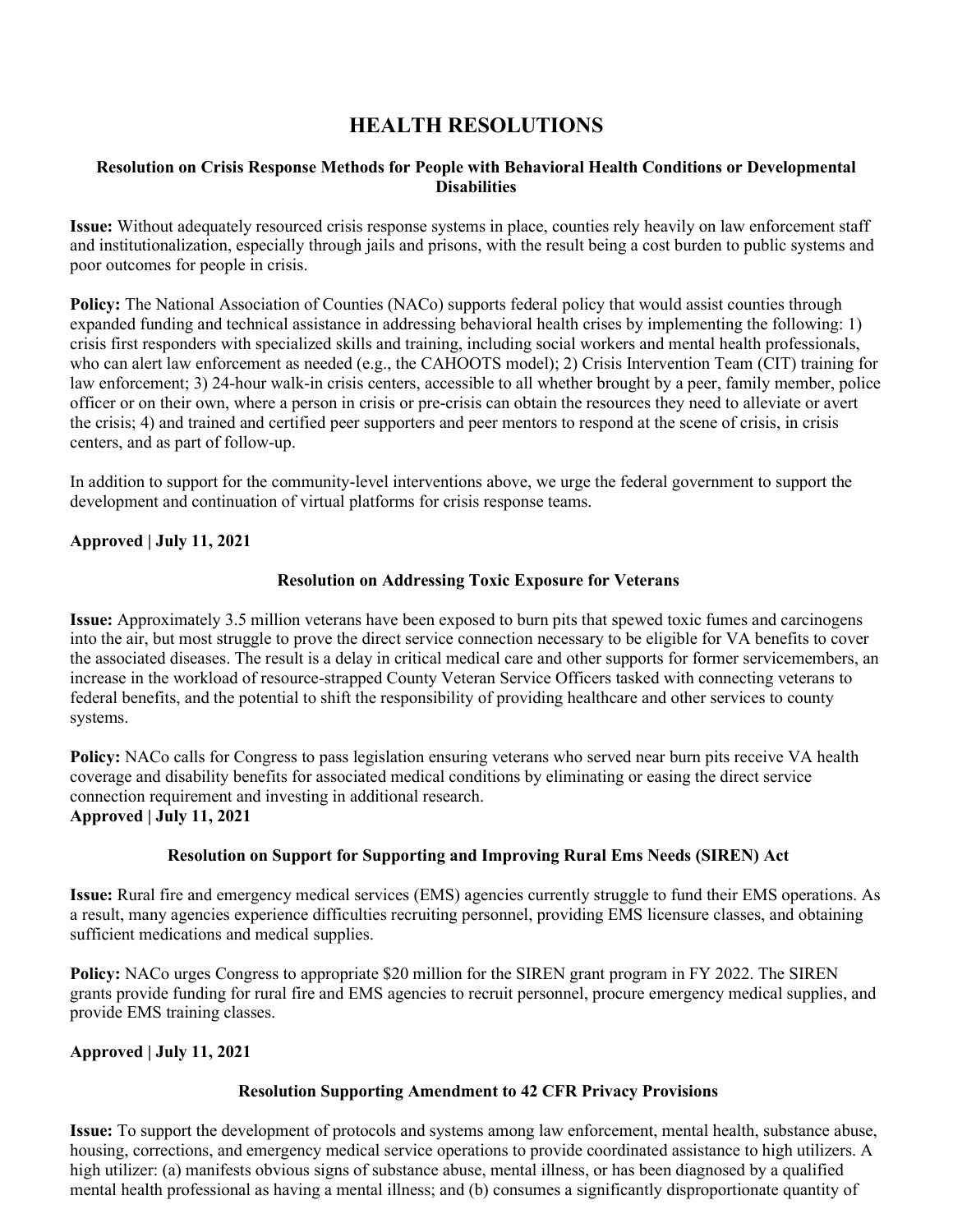public resources, such as emergency, housing, judicial, corrections, and law enforcement services.

**Policy:** The National Association of Counties (NACo) supports amending 42 Code of Federal Regulations (CFR) Part 2 privacy provisions to improve care coordination for patients undergoing treatment for substance use disorder (SUD) by aligning the privacy requirements for SUD patient records as governed by 42 CFR Part 2 with those in the Health Insurance Portability and Accountability Act of 1996 (HIPAA) for medical care. This would explicitly allow information sharing between substance use disorder treatment providers, behavioral health providers and medical care providers for the purposes of health care treatment, payment, and operations (TPO).

#### **Approved | July 11, 2021**

#### **Resolution to Amend the Health Resources and Services Administration's Federal Tort Claims Act Health Center Policy Manual**

**Issue:** Federally Qualified Health Centers were provided malpractice-like insurance via the Federally Qualified Health Clinic Assistance Act. The guidance for submitting claims is provided through a manual that is updated via a regulatory process last updated in 2014. The manual clearly states, "the covered entity and covered individuals will not be financially liable for any claims arising from their covered activities," yet HRSA does have a history of denying claims brought by victims (or their estates) of crimes perpetrated by court-ordered patients. **Policy**: The National Association of Counties (NACo) supports regulatory action to amend the Tort Claim Act Health Center Policy Manual to clarify that an individual court-ordered into treatment at an FQHC is a patient of the entity and that claims arising from the actions of such patients are covered activities.

#### **Approved | July 11, 2021**

### **Resolution Supporting a Joint State, Local, Tribal, Territorial, and Federal Covid-19 Pandemic After-Action Report**

**Issue:** The emergency caused by the COVID-19 pandemic demands a comprehensive analysis of our public health system and response to the crisis to recommend policy action.

**Policy**: NACo urges Congress and the President to charter a commission to prepare a complete account of the public health response to the COVID-19 pandemic, including but not limited to:

- 1. The condition of state, local, tribal, territorial, and federal public health agencies prior to the emergency.
- 2. A comprehensive and coordinated analysis on preparedness and response to the emergency by each level of the system.
- 3. Recommendations to legislative and executive policymakers and staff to improve response to future crises and effectiveness of the system overall.

#### **Approved | July 11, 2021**

#### **Resolution on Declaring Gun Violence as a National Public Health Crisis**

**Issue:** Public Health Awareness raises awareness of the relationship between the health of individuals and the health of their communities. There has been a rise in gun violence throughout major metropolitan areas in the United States.

**Policy:** The National Association of Counties (NACo) urges the Federal Government to work with local community and government agencies in identifying specific activities to: (1) decrease gun violence among the youth (2) increase funding to the programs specific to reducing gun-violence; (3) Work with local law enforcement agencies to create strategies to reduce the amount of illegal firearms in the United States (4) work with marginalized populations to provide education on gun violence, issues and solutions(5) Advocate for relevant policies that improve health in communities of color, and (6) support local, State, and Federal programs that advance anti-gun violence initiatives.

### **Approved | July 11, 2021**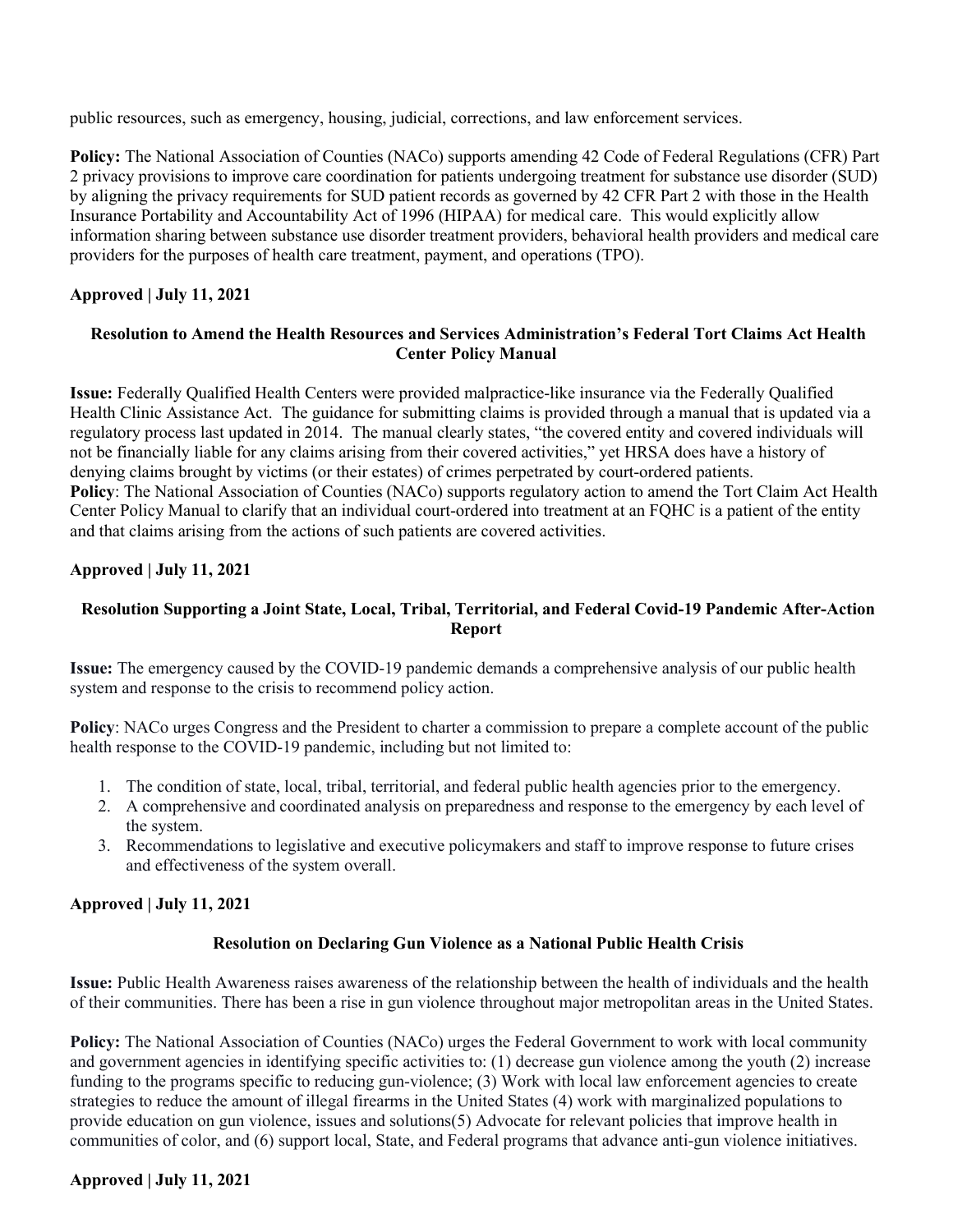#### **Resolution on Declaring Racism as a National Public Health Crisis**

**Issue:** Communities of color are disproportionately impacted by the social and economic challenges facing counties across the country, and this disproportionality is rooted in individual, systemic, and institutional racism.

**Policy:** The National Association of Counties (NACo) urges the Federal Government to: (1) Assert that racism is a public health crisis affecting our entire country (2) leverage a racial equity lens in evaluating federal policy; (3) Develop relevant policies aimed at improving health and economic opportunity in communities of color, and (4) support local, state, and Federal initiatives that advance social justice.

#### **Approved | July 11, 2021**

#### **Resolution to Increase Resources for Suicide Prevention**

**Issue:** Suicide is the tenth leading cause of death in the United States and the second leading cause of death among individuals between the ages of 10 and 34.

**Policy:** The National Association of Counties (NACo) urges the strengthening of services through additional funding and resources for those suffering from Serious Mental Illness (SMI) who may be contemplating suicide*.* 

#### **Approved | July 11, 2021**

#### **Resolution to Lift and Reform the Medicaid IMD Exclusion**

**Issue:** The federal Medicaid statute prohibits federal Medicaid payments to states for services provided in institutions for mental disease (IMDs), which are defined as hospitals, nursing facilities, or other institutions of more than 16 beds that are primarily focused on treating mental illness, including substance use disorder. The IMD payment exclusion has resulted in unintended consequences, including undermining mental health parity for Medicaid beneficiaries and contributing to critical treatment bed shortages.

**Policy:** NACo urges Congress to amend the Medicaid statute to allow states that have a plan for providing appropriate outpatient care to receive federal Medicaid payments for services provided in IMDs for people with severe mental illness (SMI) and substance use disorder (SUD).

Additionally, due to the unprecedented strain placed on public behavioral health systems during the pandemic, NACo urges Congress to temporarily allow states to receive federal Medicaid payment for services provided in IMDs during the COVID-19 public health emergency and for 180 days after the emergency ends.

Until permanent IMD reform legislation can be enacted and implemented, NACo urges the U.S. Department of Health and Human Services Centers for Medicare and Medicaid Services (CMS) to work with states and counties to waive the IMD exclusion (including waiving state-wideness) for states and counties that have a plan for providing appropriate outpatient care.

### **Approved | July 11, 2021**

#### **Resolution to Amend the Medicaid Inmate Exclusion Policy in the Federal Social Security Act**

**Issue:** The Medicaid Inmate Exclusion Policy forces local taxpayer dollars to be used for providing health services to pre-trial detainees who are eligible for Medicaid through their Constitutional rights.

**Policy:** The National Association of Counties (NACo) urges Congress to amend the Medicaid Inmate Exclusion Policy in the Social Security Act, allowing pre-trial detainees to access Medicaid services while awaiting trial.

#### **Approved | July 11, 2021**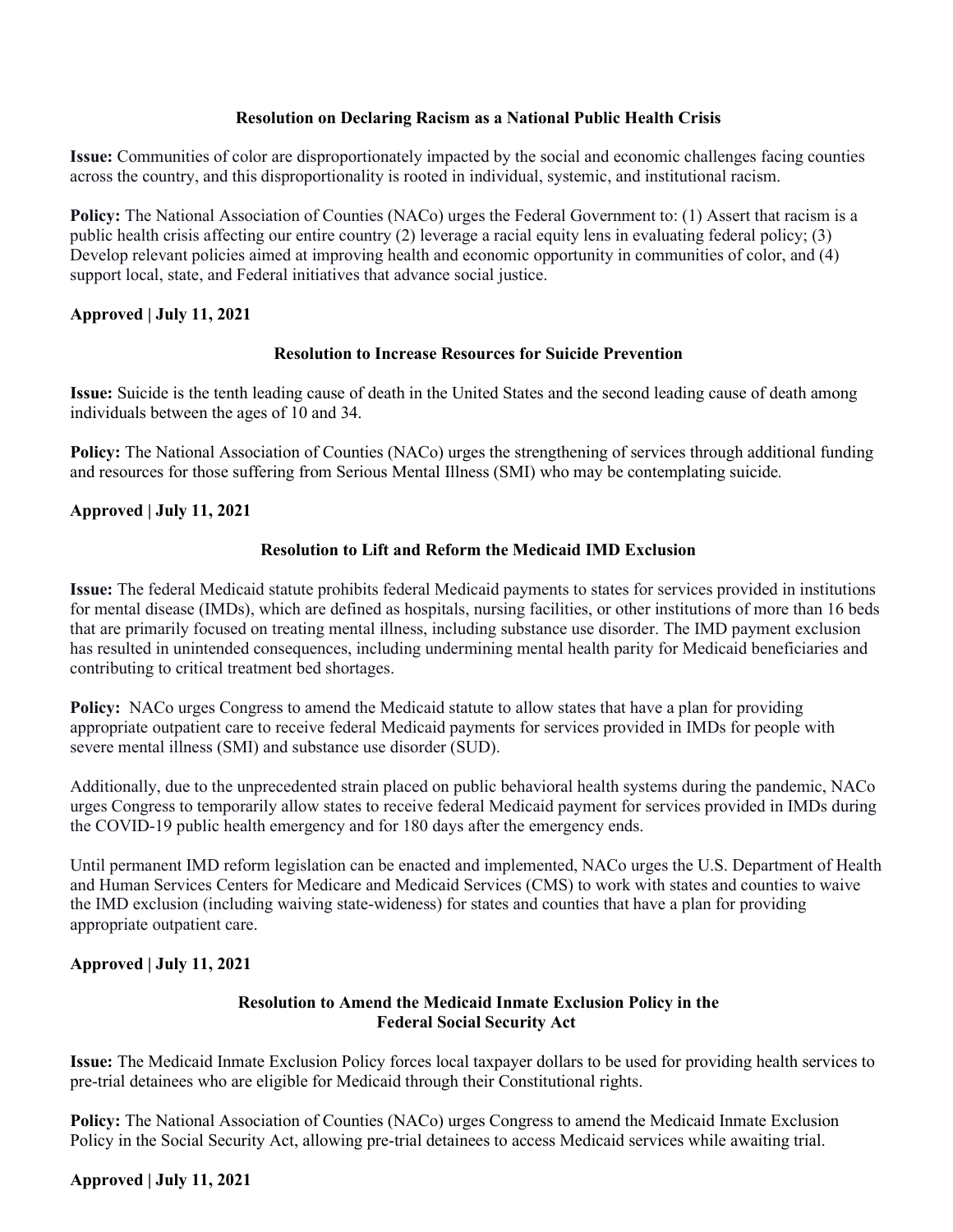#### **Resolution Encouraging Congress to Fund Creative Arts Therapies for Treating Veterans**

**Issue:** The U.S. House defense appropriations bill includes language to support increased support for creative arts therapies for treating U.S. Department of Defense (DOD) service members with traumatic brain injuries and psychological health conditions. The U.S. Department of Veterans Affairs (VA) appropriations bill also has language to support creative arts therapies for military veterans and includes \$5 million for creative arts therapies in treating veterans through the VA's Whole Health initiative.

**Policy:** The National Association of Counties (NACo) urges the federal government to fund creative arts therapies for treating service members and veterans with traumatic brain injuries and psychological health conditions within the U.S. Department of Defense (DOD) appropriations bill and the U.S. Department of Veterans Affairs (VA) appropriation bill. NACo supports the first-time funding of \$5million for creative arts therapies in treating veterans through the VA's Whole Health initiative, and further, building upon FY 2020 language and appropriations, supports the expansion of DOD and VA programs to provide clinical services and other care to service members and veterans in all counties, parishes and boroughs.

#### **Approved | July 11, 2021**

#### **Resolution Regarding the National Health Service Corps Loan Repayment Program**

**Issue:** County jails are not eligible for designation as health professional shortage areas for the purpose of the National Health Service Corps.

**Policy:** The National Association of Counties (NACo) urges Congress to amend the National Health Service Corps (NHSC) loan repayment program to allow County and municipal jails to be eligible for the program. Current U.S. Department of Health and Human Services (HHS) Health Resources and Services Administration (HRSA) regulations only permit medium and maximum-security state and federal prisons from being designated as correctional health professional shortage areas (HPSAs), excluding county and other local jails. NACo urges Congress to clarify that county and municipal jails may be designated as correctional HPSAs and be eligible work sites for NHSC loan repayment.

#### **Approved | July 11, 2021**

#### **Resolution Supporting Improved Compliance through Better Regulation in Nursing Homes**

**Issue:** Better regulation is needed to support improved compliance while ensuring unnecessary regulatory burdens do not take precedence over care, treatment, and outcomes.

**Policy:** Encourage and strengthen efforts by the Centers for Medicare and Medicaid Services (CMS) to improve compliance through collaborative efforts with healthcare providers and stakeholders and reduce unnecessary administrative burdens, increase effective and efficient conformity with regulations and improve the beneficiary experience by removing regulatory obstacles that diminish the ability to put patients/residents first over paperwork.

### **Approved | July 11, 2021**

#### **Resolution Supporting Better Staffing in Nursing Homes**

**Policy:** The National Association of Counties (NACo) urges Congress to amend federal law to allow disapproval for nurse aide training programs to be discretionary rather than mandatory and support the Nursing Home Workforce Quality Act.

### **Approved | July 11, 2021**

### **Resolution Urging the Federal Government to Suspend, Instead of Terminate, Medicaid Coverage for Incarcerated Individuals**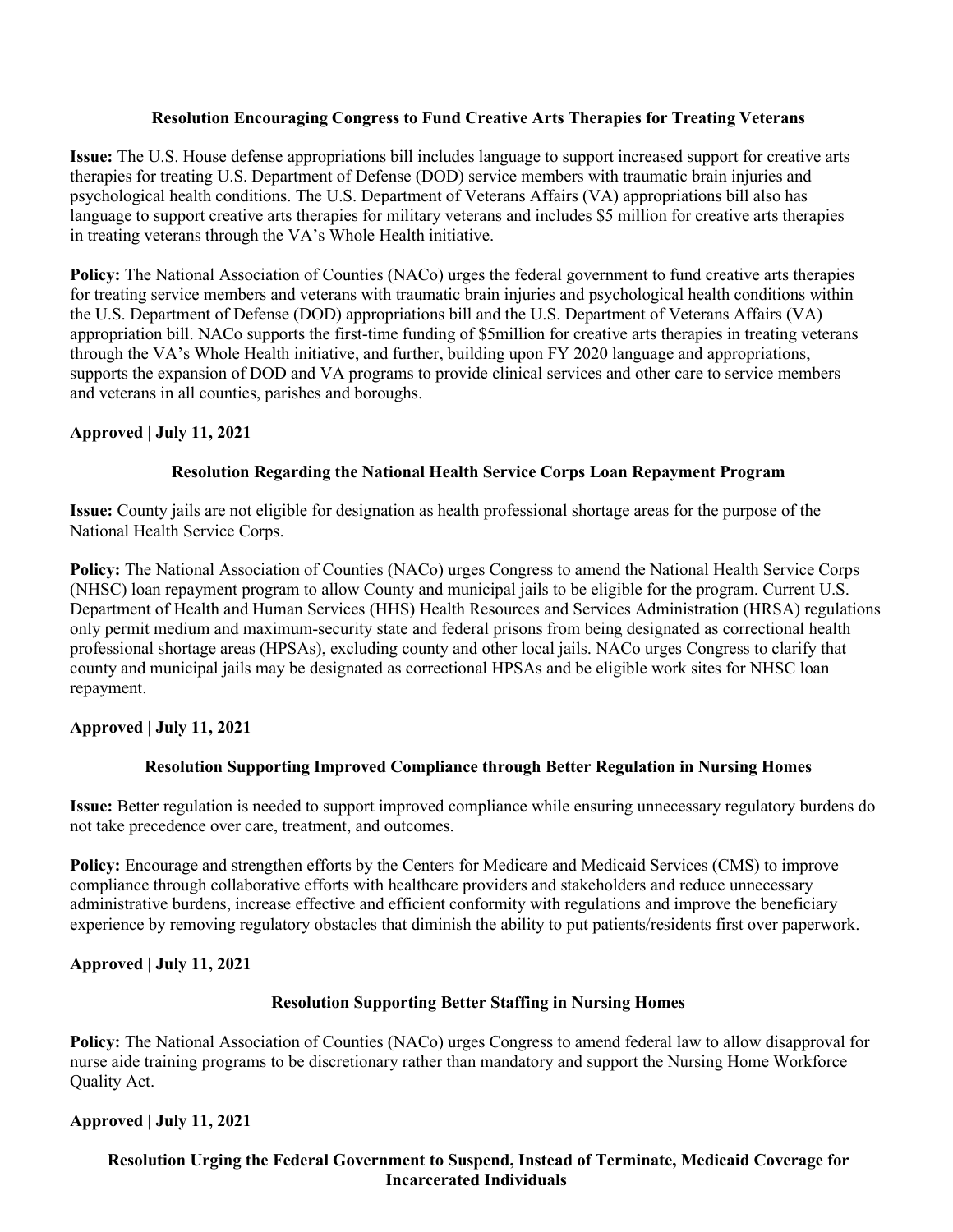**Issue:** Medicaid benefits may be withdrawn when an individual is incarcerated as opposed to convicted.

**Policy:** The National Association of Counties (NACo) urges Congress to pass legislation that: a) amends federal law to prohibit states from terminating eligibility for individuals who are inmates of public institutions or residents of Institutes for Mental Disease (IMD) based solely on their status as inmates or residents; and b) requires states to establish a process under which an inmate or resident of an IMD facility, who continues to meet all applicable eligibility requirements, is placed in a suspended status so that the state does not claim Federal Financial Participation (FFP) for services the individual receives, but the person remains on the state's rolls as being eligible for Medicaid; and c) once release or discharge from the facility is anticipated, require states to take whatever steps are necessary to ensure that an eligible individual is placed in payment status so that he or she can begin receiving Medicaid covered services immediately upon leaving the facility.

### **Approved | July 11, 2021**

### **Resolution Supporting Mental Health Funding and Programs**

**Issue:** Robust funding for mental health programs is needed now more than ever as the COVID-19 pandemic has had a negative impact on many Americans' mental health and well-being since its onset.

**Policy:** The National Association of Counties (NACo) urges Congress and the Administration to prioritize mental health care "that enhances counties' ability to provide local systems of care" by: (1) increasing federal funding for mental health programs under the Department of Health and Service's (HHS's) Substance Abuse and Mental Health Services Administration and the Department of Veterans Affairs (VA) and (2) supporting a set-aside mental health fund for state, county, and other local governments in addition to regularly appropriated funding for the aforementioned mental health programs to specifically address the effects of the COVID-19 pandemic on mental health and substance abuse within their jurisdictions.

### **Approved | July 11, 2021**

## **Interim Resolution Supporting the Role of Direct Support Professionals**

**Issue:** Direct support professionals (DSPs) play a critical role in the care provided to people with intellectual and developmental disabilities. There is an inaccurate representation of the number and turnover rates of DSPs due to miscategorization in the Standard Occupational Classification System.

**Adopted Policy:** The National Association of Counties (NACo) supports federal efforts to develop a discrete occupational category for direct support professionals (DSPs) to help states and the federal government better interpret the shortage of these professionals in the labor market and collect data on the high turnover rate of DSPs.

## **Approved | February 14, 2022**

## **Interim Resolution on Improving Maternal Health Outcomes**

**Issue:** Lack of health care access for postpartum women and children, and workforce shortages including lack of diversity are key contributors to poor maternal health outcomes. Policy changes are needed to improve maternal health outcomes through improved access to postpartum healthcare coverage under Medicaid and growing and diversifying the perinatal workforce.

**Adopted Policy:** The National Association of Counties (NACo) urges the federal government to enact policies that will assist counties in improving maternal health outcomes by (1) making investments in the perinatal workforce and (2) removing the 5-year sunset on the American Rescue Plan Act of 2021 provision that would give states the option to extend Medicaid postpartum coverage from 60 days to 12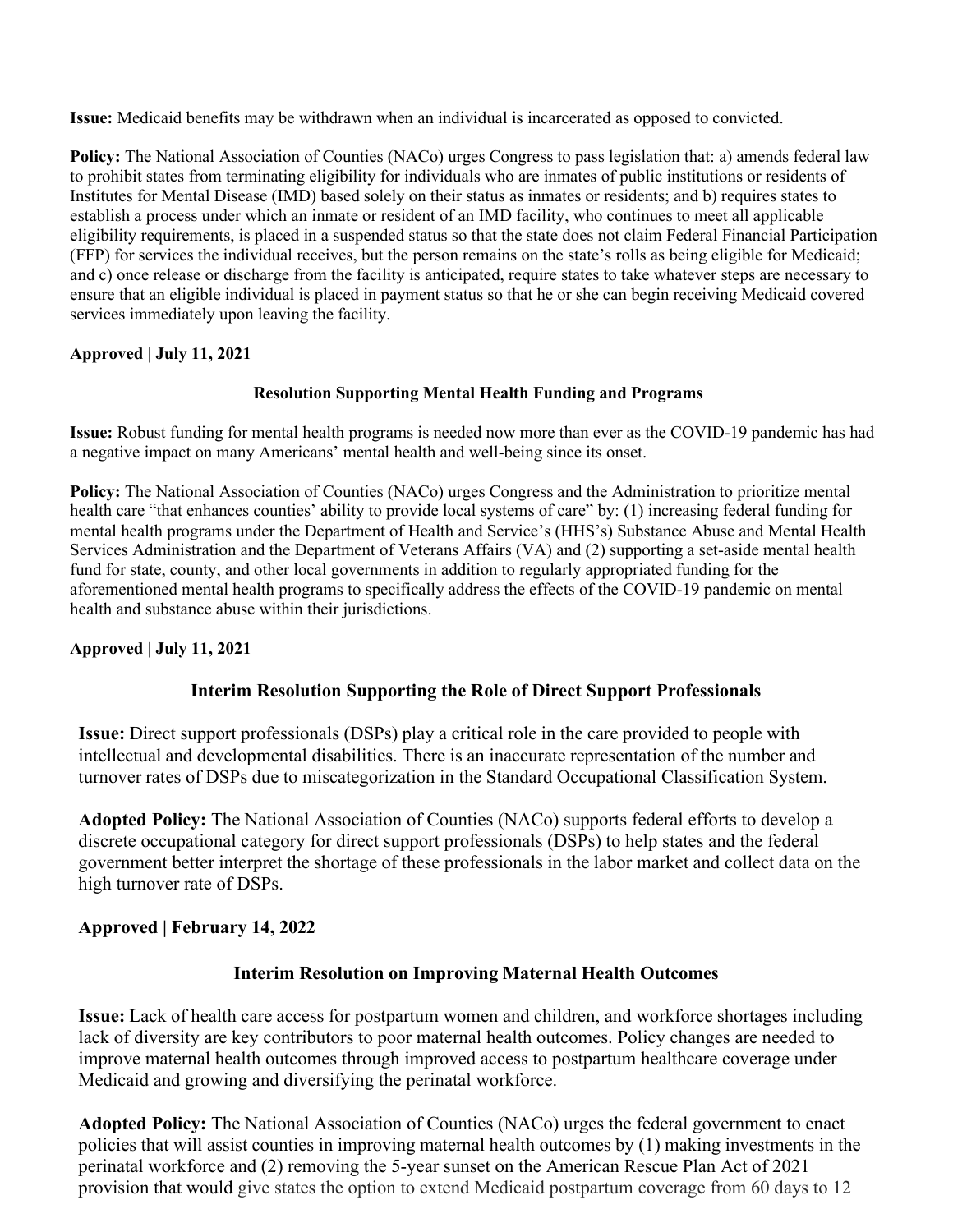months.

## **Approved | February 14, 2022**

## **Interim Resolution Supporting 988 Implementation and Comprehensive Behavioral Health Crisis Care**

**Issue:** Federal support is needed for implementing nationwide local crisis support systems for people experiencing a behavioral health crisis and calling the new 988 call centers.

**Adopted Policy:** The National Association of Counties (NACo) supports federal legislation to ensure that all people have access to comprehensive crisis care services to stabilize patients in crisis and direct them to the most appropriate treatment options. Such legislation should direct the U.S. Department of Health and Human Services (HHS) to ensure a standard set of behavioral health crisis services are universally available, including: 24/7 crisis hotlines and call center; mobile crisis services; behavioral health urgent care facilities; 23-hour crisis stabilization and observation beds; and short-term crisis residential options. Legislation should also provide coverage of behavioral health crisis services for all patients no matter the source of their health insurance. The U.S. Congress should authorize and appropriate adequate funding for the development of these services in counties, including technical assistance from HHS and a platform for communities to share successful ideas and services. The legislation should establish a panel of experts to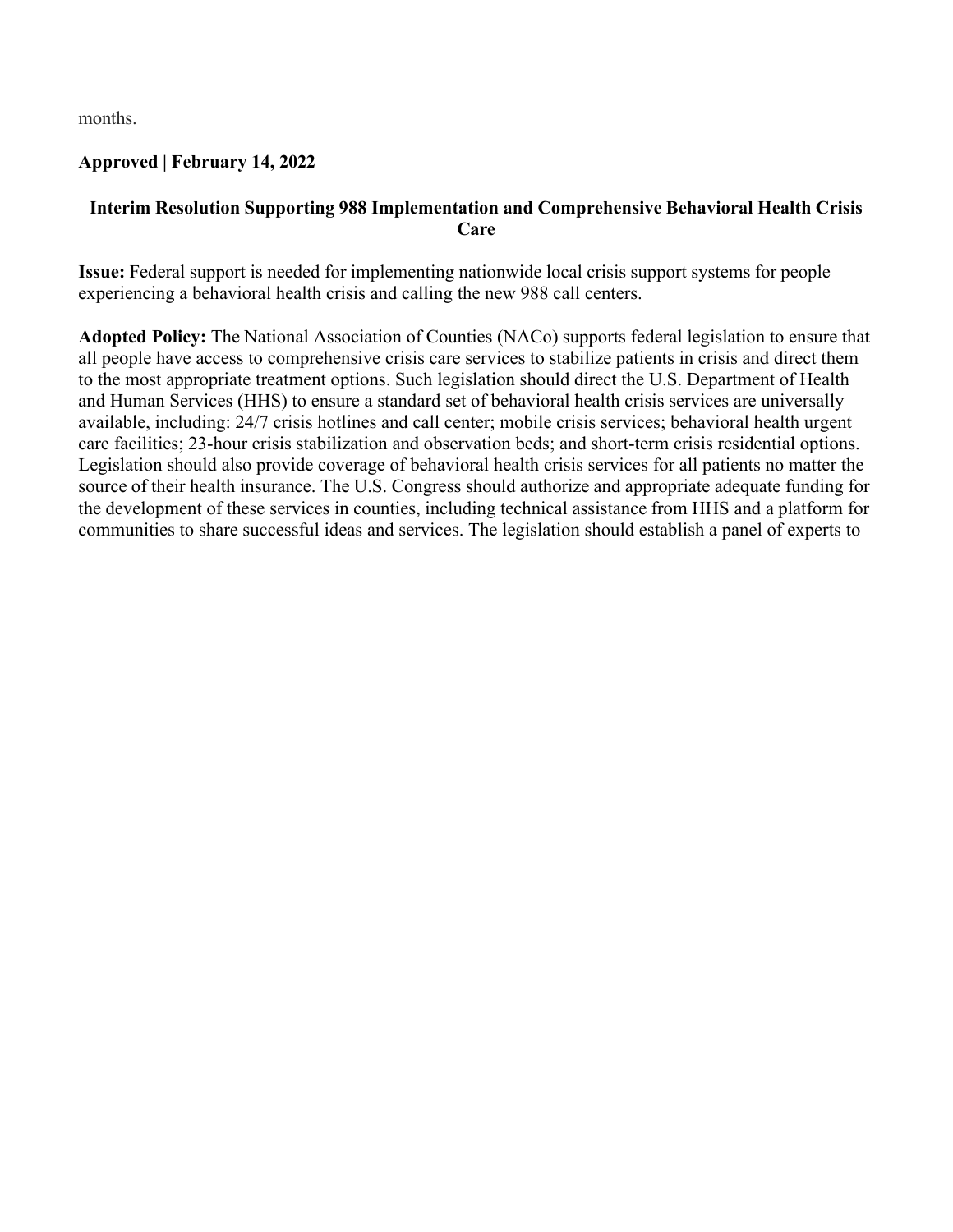improve coordination among 911 dispatchers and 988 crisis hotline call centers, so that those in need are quickly connected to the appropriate service.

NACo further supports legislative and regulatory action that provides flexibility and direct funding to counties for the launch, infrastructure, and modernization of the new hotline through establishing a Behavioral Health Crisis Coordinating Office; supporting the 250+ existing regional and local National Suicide Prevention Lifeline call centers; permanently authorizing \$2.23 billion in Mental Health Block Grant (MHBG) funding with a 10 percent crisis services set-aside; forming a new pilot program for mobile crisis response, peer teams, and in- home crisis stabilization; and providing resources for specialized services, including language services, for underserved populations.

NACo supports amending Medicaid by authorizing Medicaid financing for regional and local NSPL call center operations, and crisis programs; excluding psychiatric acute care crisis beds from the institutions for mental disease (IMD) payment prohibition; and expanding the existing 10 state Medicaid Certified Community Behavioral Health Centers (CCBHC) demonstration to permit any state to participate.

NACo supports legislation to support behavioral health crisis response on the ground with Health Resources Services Administration (HRSA) Capital Development Grants that include crisis receiving and stabilization programs, and call centers; behavioral health workforce training program expansions; and access to and oversight of mental health and substance use disorder crisis response services

## **Approved | February 14, 2022**

## **Interim Resolution Supporting Legislation and Administrative Waivers to Lift the Medicaid Inmate Exclusion Prior to Reentry**

**Issue:** Support for federal legislation and Medicaid Section 1115 waivers to lift the statutory Medicaid inmate exclusion for services provided to persons in custody for a certain period prior to their reentry into their communities.

**Adopted Policy:** The National Association of Counties (NACo) supports legislation which would allow Medicaid payment for medical services furnished to an incarcerated or detained individual in local or state custody during a specified period preceding the individual's release. NACo also supports advancing such provisions via the earliest available legislative vehicle.

NACo also urges the U.S. Department of Health and Human Services' (HHS) Centers for Medicare and Medicaid Services (CMS) to approve, with maximum flexibility, states' requests for Section 1115 waivers to test delivering and paying for Medicaid services to an incarcerated or detained individual in local or state custody during a specified period preceding the individual's release.

## **Approved | February 14, 2022**

## **Interim Resolution on Advancing the Implementation of National Standards and Accreditation Requirements for Coroners/Medical Examiners Workers**